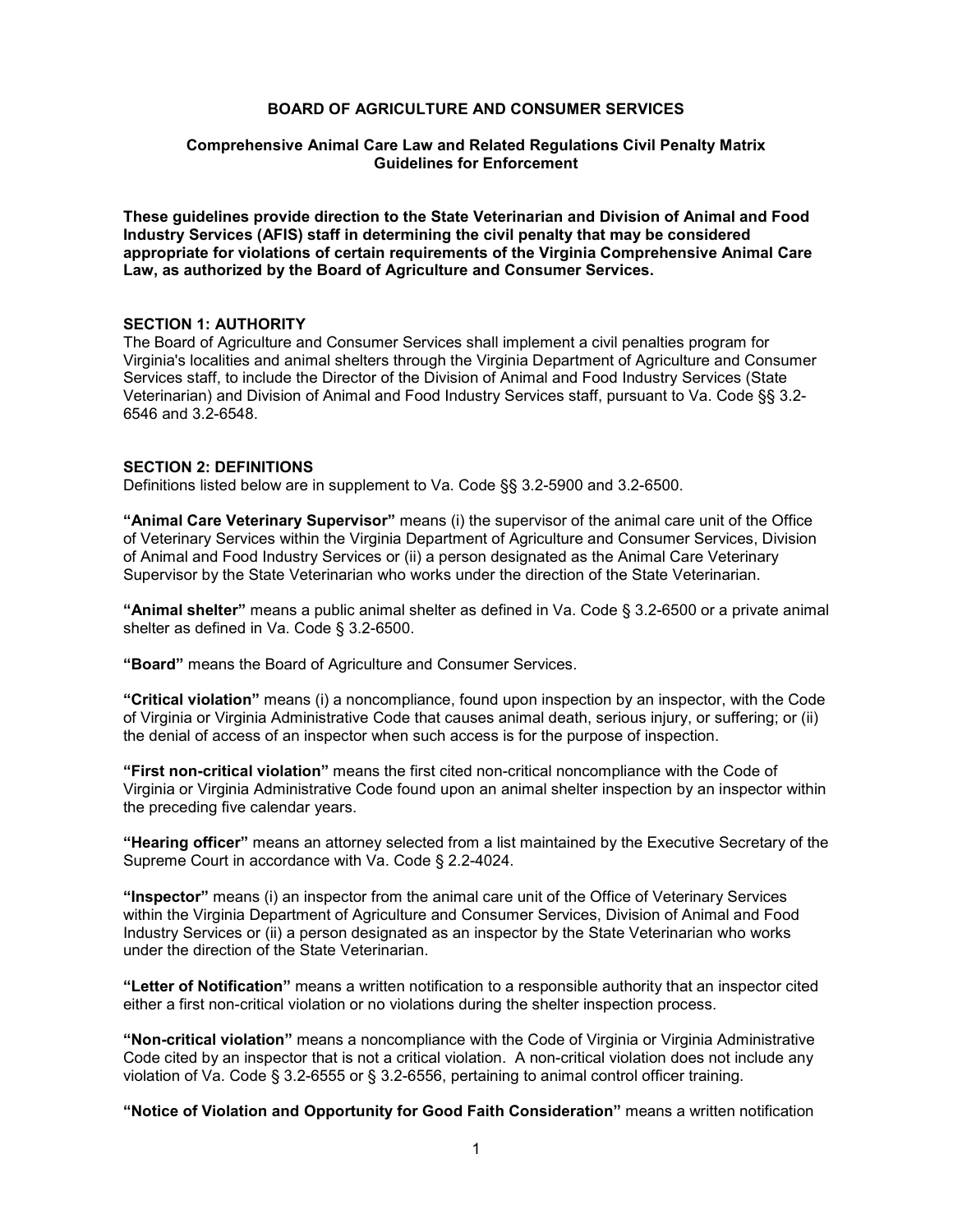from the Animal Care Veterinary Supervisor to a responsible authority that (i) identifies a (a) critical violation, (b) repeat non-critical violation, or (c) violation of Va. Code § 3.2-6555 or § 3.2-6556; (ii) indicates the dollar amount of the potential civil penalty based on Section 6 of this document; and (iii) offers the opportunity to submit additional facts or documentation to the Animal Care Veterinary Supervisor for consideration.

**"Notice of Penalty Dismissal"** means a written notification from the Animal Care Veterinary Supervisor to a responsible authority that the civil penalty associated with a violation is rescinded based on the additional facts or documentation submitted by the responsible authority after the issuance of the Notice of Violation and Opportunity for Good Faith Consideration.

**"Notice of Violation and Penalty Assessment"** means a written notification from the Animal Care Veterinary Supervisor to a responsible authority that (i) documents a (a) critical violation, (b) repeat non-critical violation, or (c) violation of Va. Code § 3.2-6555 or § 3.2-6556; and (ii) states the civil penalty assessment based on Section 6 of this document.

**"Program Manager"** means (i) the manager of the Office of Veterinary Services within the Virginia Department of Agriculture and Consumer Services, Division of Animal and Food Industry Services or (ii) a person designated as the Program Manager by the State Veterinarian who works under the direction of the State Veterinarian.

**"Responsible Authority"** means the (i) governing body of a locality or (ii) owner or operating entity of a private animal shelter.

## **SECTION 3: ANIMAL SHELTER INSPECTION PROCESS**

All animal shelters, including vehicles used by such to transport companion animals, are subject to inspection by the State Veterinarian or his representative. An inspector will identify critical or noncritical violations and cite such violations.

## **A. Critical Violation upon Inspection**

If an inspector cites a critical violation, he will (i) ensure that corrective actions are immediately undertaken to prevent further death, serious injury, or suffering; and (ii) submit documentation concerning the violation to the Animal Care Veterinary Supervisor within five business days of the inspection for assessment of civil penalties.

## **B. First Non-Critical Violation upon Inspection**

If an inspector cites a first non-critical violation, he will provide the responsible authority a Letter of Notification within a reasonable time after the inspection. The Letter of Notification will include (i) a copy of the inspection report, (ii) an explanation of the cited violation, including relevant section(s) of the Code of Virginia or Virginia Administrative Code, and (iii) a statement of first non-critical violation.

## **C. Repeat Non-Critical Violation upon Inspection**

If the cited violation is a repeat of a previously cited non-critical violation, an inspector will provide the Animal Care Veterinary Supervisor (i) a copy of the inspection report, (ii) an explanation of the violation, including relevant section(s) of the Code of Virginia or Virginia Administrative Code, and (iii) a statement of repeat non-critical violation within 15 business days of the inspection.

#### **D. No Violation upon Inspection**

If an inspector does not find evidence of noncompliance, he will provide the responsible authority a copy of the inspection findings and a Letter of Notification indicating no violations were cited. These documents will be sent to the responsible authority within a reasonable time after the inspection.

## **E. Determination of Repeat Violation**

An inspector will determine that a repeat violation has occurred upon review of inspection findings if a similar violation based on the same factual basis was cited within the preceding five calendar years.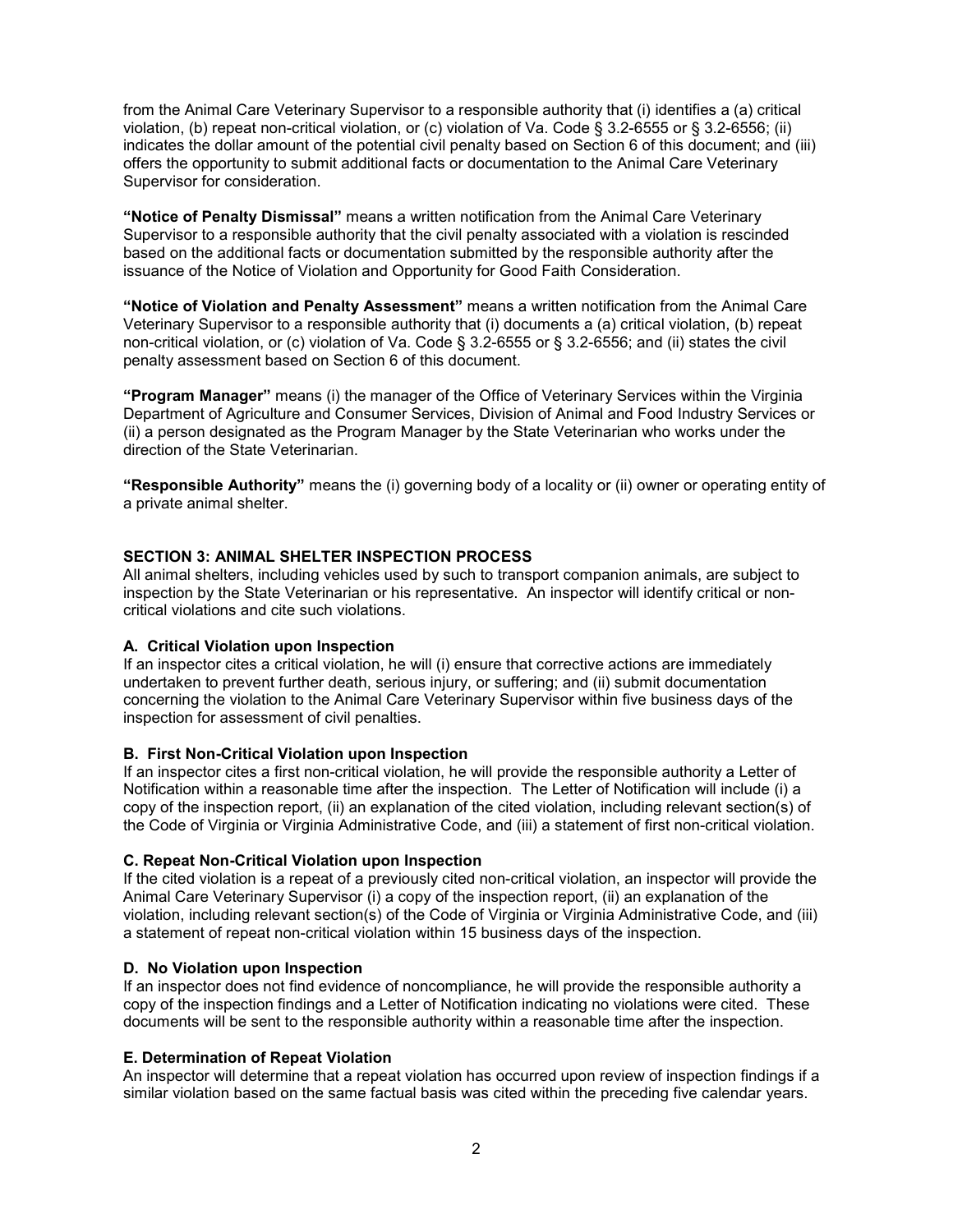# **SECTION 4: ANIMAL CONTROL OFFICER TRAINING**

An inspector will annually collect and review animal control officer (ACO) training information from every locality employing an animal control officer. Upon review of the training information, an inspector will determine if a violation of Va. Code § 3.2-6555 or § 3.2-6556 has occurred and then submit documentation concerning the violation to the Animal Care Veterinary Supervisor for assessment of civil penalties.

An inspector will determine that a repeat violation has occurred upon review of training information if a similar violation based on the same factual basis was cited within the preceding five calendar years.

# **SECTION 5: CIVIL PENALTY ASSESSMENT**

Upon receipt of documentation from an inspector concerning a (i) critical violation, (ii) repeat noncritical violation, or (iii) violation of Va. Code § 3.2-6555 or § 3.2-6556, the Animal Care Veterinary Supervisor will review said documentation and determine if a civil penalty will be assessed as follows:

## **A. Critical Violations**

If the Animal Care Veterinary Supervisor concurs that a critical violation has occurred, the Animal Care Veterinary Supervisor will determine the appropriate civil penalty in accordance with Section 6 of this document and prepare a Notice of Violation and Opportunity for Good Faith Consideration. The Notice of Violation and Opportunity for Good Faith Consideration will be sent to the responsible authority and include a (i) summary of the violation(s), supporting documentation, and previous violation history, if applicable; (ii) notification of the maximum potential civil penalty assessment; and (iii) statement advising that the responsible authority may provide any additional, relevant facts to the Animal Care Veterinary Supervisor, including facts that demonstrate a good-faith attempt to achieve compliance, which shall be due within 30 days after the date of receipt by the responsible authority. If the responsible authority submits no additional facts or supplemental documentation, the Animal Care Veterinary Supervisor will evaluate the violation using current and historical records and information. Upon receiving any additional facts or supplemental documentation or after the date on which the responsible authority was required to submit additional facts or supplemental documentation, the Animal Care Veterinary Supervisor will review all relevant history and facts and provide a written response as to whether the penalty assessment is upheld, revised, or rescinded by issuing either (i) a Notice of Violation and Penalty Assessment or (ii) a Notice of Penalty Dismissal.

A Notice of Violation and Penalty Assessment shall include a (i) summary of the inspection or review findings, supporting documentation, and previous violation history, if applicable, including relevant section(s) of the Code of Virginia or Virginia Administrative Code; (ii) notification of the civil penalty assessed; and (iii) statement advising that the responsible authority may (a) agree to the assessment, sign a consent resolution, waive his rights to an informal fact finding conference pursuant to Va. Code § 2.2-4019, and pay the civil penalty, which shall be due within 30 days after the date of receipt by the responsible authority, or (b) request an informal fact finding conference pursuant to Va. Code § 2.2- 4019.

If the Animal Care Veterinary Supervisor determines that the cited violation occurred but was noncritical in nature, penalties will be assessed as appropriate for non-critical violations.

If the Animal Care Veterinary Supervisor determines that no violation occurred, a written notice will be sent to the responsible authority documenting this determination.

## **B. Non-Critical Violations**

If the Animal Care Veterinary Supervisor concurs that a repeat non-critical violation or a violation of Va. Code § 3.2-6555 or § 3.2-6556 has occurred, the Animal Care Veterinary Supervisor will determine the appropriate civil penalty in accordance with Section 6 of this document and prepare a Notice of Violation and Opportunity for Good Faith Consideration. The Notice of Violation and Opportunity for Good Faith Consideration will be sent to the responsible authority and include a (i) summary of the violation(s), supporting documentation, and previous violation history, if applicable,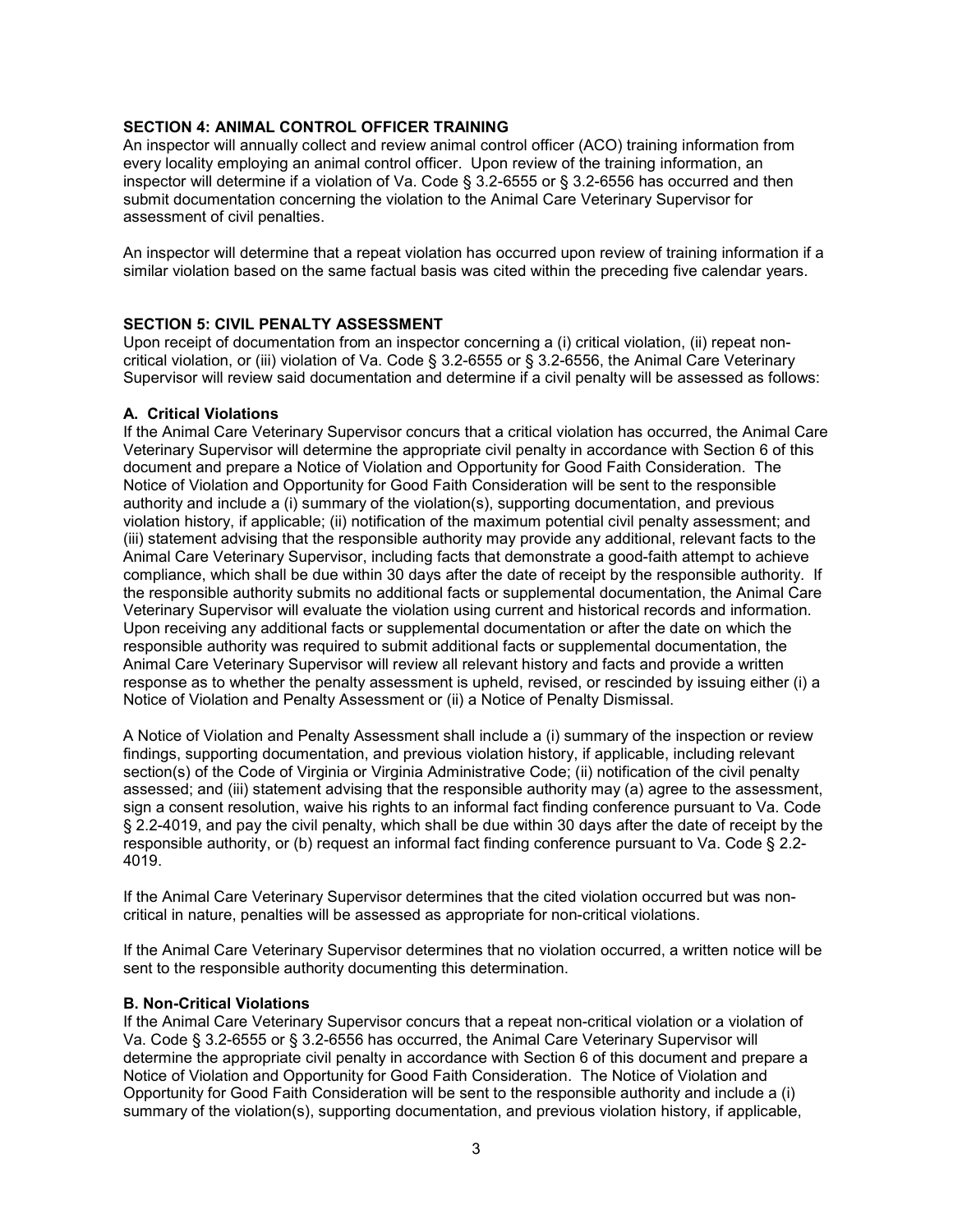including relevant section(s) of the Code of Virginia or Virginia Administrative Code; (ii) notification of the maximum potential civil penalty assessment; and (iii) statement advising that the responsible authority may provide any additional, relevant facts to the Animal Care Veterinary Supervisor, including facts that demonstrate a good-faith attempt to achieve compliance, which shall be due within 30 days after the date of receipt by the responsible authority. If no additional facts or supplemental documentation is submitted by the responsible authority, the Animal Care Veterinary Supervisor will evaluate the violation using current and historical records and information. Upon receiving any additional facts or supplemental documentation or after the date on which the responsible authority was required to submit additional facts or supplemental documentation, the Animal Care Veterinary Supervisor will review all relevant history and facts and provide a written response as to whether the Penalty Assessment is upheld, revised, or rescinded by issuing either a (i) Notice of Violation and Penalty Assessment or (ii) Notice of Penalty Dismissal.

A Notice of Violation and Penalty Assessment shall include a (i) summary of the inspection or review findings, supporting documentation, and previous violation history, if applicable, including relevant section(s) of the Code of Virginia or Virginia Administrative Code; (ii) notification of the civil penalty assessed; and (iii) statement advising that the responsible authority may (a) agree to the assessment, sign a consent resolution, waive his rights to an informal fact finding conference pursuant to Va. Code § 2.2-4019, and pay the civil penalty, which shall be due within 30 days after the date of receipt by the responsible authority, or (b) request an informal fact finding conference pursuant to Va. Code § 2.2- 4019.

If the Animal Care Veterinary Supervisor determines that no violation occurred, a written notice shall be sent to the responsible authority documenting this determination.

# **C. Informal Fact Finding Conference**

Should the responsible authority dispute (i) the factual basis of a cited violation and the civil penalty assessed or (ii) the upheld or revised violation and civil penalty assessed in the case where additional, relevant facts were provided by the responsible authority to the Animal Care Veterinary Supervisor, the responsible authority shall request an informal fact finding conference within 30 days of receipt of the Notice of Violation and Penalty Assessment. The Program Manager will hold an informal fact finding conference pursuant to Va. Code § 2.2-4019 prior to making a case decision. Following the informal fact finding conference, the Program Manager will send to the responsible authority a written final notice of the findings via certified mail along with the factual basis for the findings and the civil penalty assessed.

## **D. Formal Hearing**

The responsible authority may appeal a case decision by the Program Manager to the Board pursuant to Va. Code § 2.2-4020. If the responsible authority intends to appeal the final notice of the Program Manager, he shall notify the Secretary of the Board in writing within 30 days following his receipt of the Program Manager's findings. The Secretary of the Board will arrange for a hearing officer, arrange the location of the formal hearing, and arrange for a court reporter. The hearing officer will hear the relevant information about the case, consider the facts of all violations identified in the case, and evaluate the civil penalty assessed. The hearing officer shall transmit his findings and recommendations to the Board as required in Va. Code § 2.2-4024(D) and inform the respondent of his right under § 2.2-4021(A) to address the Board. The Board shall consider the findings and recommendations of the hearing officer and render a case decision within the timeframe established in Va. Code § 2.2-4021(C). The Board may establish limits on how much time the responsible authority will be afforded to address the Board with respect to the formal hearing officer's findings and recommendations.

## **E. Recovery of Civil Penalties, Use of Civil Penalty Funds**

If the civil penalty is not paid within the allowed time period, the case will be referred to the Office of the Attorney General for further action. All civil penalties assessed and not paid within the time specified in the Notice of Violation and Penalty Assessment shall be recovered in a civil action brought by the Attorney General in the name of the Commonwealth. Such civil penalties shall be paid into a special fund in the state treasury to the credit of the Department to be used in carrying out the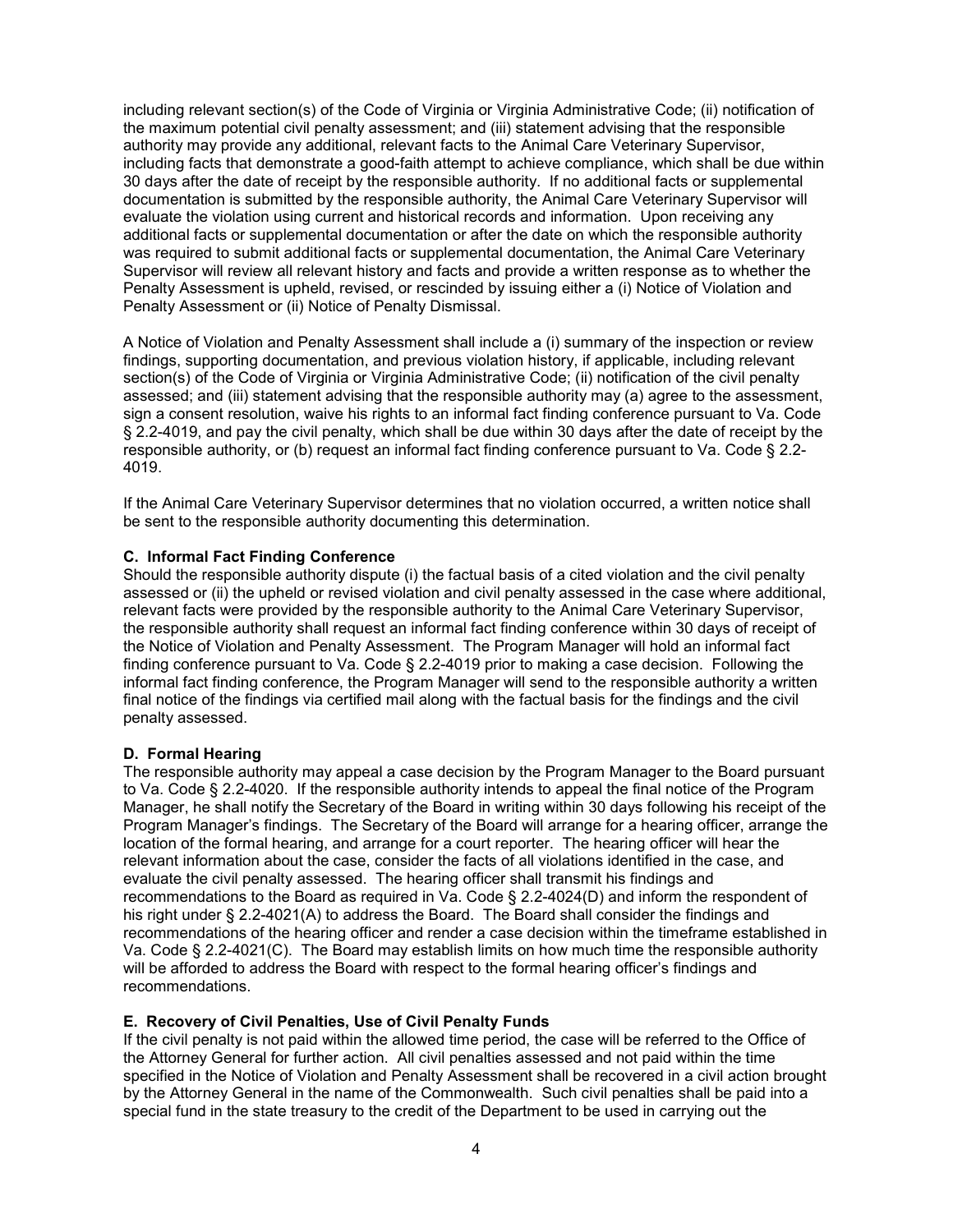purposes of the Virginia Comprehensive Animal Care laws.

## **SECTION 6: DETERMINATION OF CIVIL PENALTY**

The following matrix will be used to determine the dollar amount of the civil penalty to be assessed for a violation. The matrix, in conjunction with the assessment procedure, considers (i) the history of previous violations by the responsible authority; (ii) whether the violation has caused injury to or death or suffering of an animal; and (iii) the demonstrated good faith of the responsible authority to achieve compliance after notification of the violation. The matrix provides for an escalating penalty assessment based on the number of repeat violations. All violations within the preceding five calendar years will be considered.

The penalty for a critical violation will be assessed for each day the violation occurs and is calculated on a case-by-case basis. The State Veterinarian or his representative will establish criteria to be used to determine the daily penalty rate, not to exceed \$1,000 per day. Criteria will include factors such as public health and safety, animal health and safety, duration of the violation, number of past occurrences of the violation, and the potential impact on an animal owner's property rights.

The penalty for a non-critical violation that is cited by an inspector four or more times within the preceding five calendar years will be assessed for each day the violation occurs and is calculated on a case-by-case basis. The State Veterinarian or his representative will establish criteria to be used to determine the daily penalty rate, not to exceed \$1,000 per day. Criteria will include factors such as public health and safety, animal health and safety, duration of the violation, number of past occurrences of the violation, and the potential impact on an animal owner's property rights.

The penalty for a violation of Va. Code § 3.2-6555 or § 3.2-6556 that is cited by an inspector four or more times within the preceding five calendar years will be assessed for each day the violation occurs and is calculated on a case-by-case basis. The State Veterinarian or his representative will establish criteria to be used to determine the daily penalty rate, not to exceed \$1,000 per day. Criteria will include factors such as public health and safety, animal health and safety, duration of the violation, number of past occurrences of the violation, and the potential impact on an animal owner's property rights.